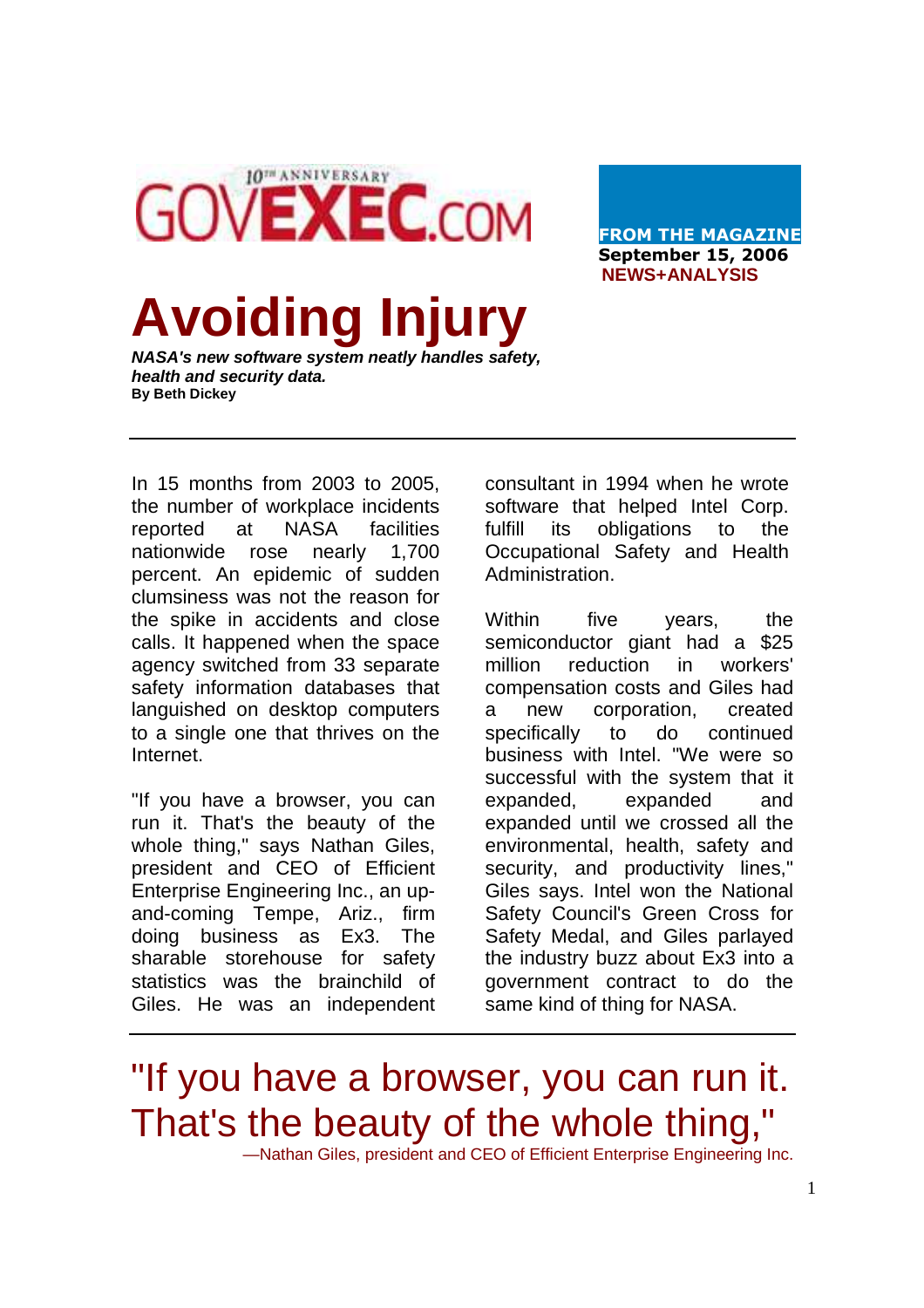## **1,700%**

**Increase in workplace incident reports after NASA installed its safety information database** 



**Estimated annual outlay to run previous databases** 



## **Cost of implementing new system and training**

The system, run on SQL or Oracle servers, consists of more than 30 integrated modules designed to handle every aspect of an organization's safety, health and security concerns. Only trained data entry specialists could use NASA's legacy system. Anyone familiar with Microsoft Office will know how to use Ex3's product. Data are entered just once. The information can be shared immediately across an organization on a need-to-know basis. It saves the cost of redundant databases and enhances data retrieval. It also makes quick work of the reports agencies are required to file periodically with OSHA.

NASA ran its old Incident Reporting Information System, or IRIS, on a clumsy mainframe. Only a few people at each of the agency's 10 field centers knew how to use it, and the likelihood of it breaking down during the initiation of a report was high. Each field center had its own method for tracking data. There was little participation in the collection of safety records, and NASA headquarters in Washington had little insight into the safety status. That was the impetus for the agency's search for newer technology that transcended organizational silos to upgrade and improve IRIS.

Knowledge is power, after all. "With safety, the more people you have involved in the process, the better job you do," says Giles. Now, for the first time, agency managers have a single place to go for an instant analysis of their safety situation. Lost-day case rates and other performance measures can be reported in seconds at the centers, within organizations, or across the agency. Contractor safety performance

information also is available at a moment's notice. Having all this information at the proverbial fingertips can help the agency strengthen its prevention programs, because it can track accident trends and save money on workers' compensation claims.

NASA is the first federal agency to adopt the Webbased system for safety reporting. The system consolidated dozens of databases from 13 NASA facilities into a single user-friendly system for a fraction of the \$9 million a year outlay Ex3 estimates the agency originally had. Initial implementation of the Web-based enhancement cost \$1.5 million. Training and expanded functionality cost another \$1.5 million.

Ex3 recently won a five-year contract renewal worth \$5 million to \$8 million and shared in a NASA Group Achievement Award. "Our ultimate goal was to establish and maintain a comprehensive mishap repository and data collection system for NASA that is efficient and can be used by safety managers for mishap analysis and prevention, and we believe we are seeing the positive outcomes we expected," says Jim Lloyd, NASA's deputy chief of safety and mission assurance.

NASA is the company's first agency-wide implementation. Ex3's other government users are Los Alamos National Laboratory in New Mexico and the Hanford Spent Nuclear Fuel Project in

Idaho. Last year, Hanford contractor Fluor Hanford Inc. reported an 87 percent reduction in injuries since 1996. It caught the attention of Pentagon officials who, in pursuit of a 50 percent to 60 percent reduction in workplace accidents, visited Hanford in Richland, Wash., to find out what makes its safety programs such a success. Ex3 also lists the Air Force, Army, Marines and Navy among its clients for Web-based hazard assessment and risk management training.

The experience at NASA convinced Giles that he could market to federal agencies with just as much need but much less money to invest. He set up a clearinghouse approach in which several agencies pay several hundred thousand dollars each to use the same database. They cannot see each other's data without permission. They get the same benefits as a large agency for a fraction of the cost. The Small Business Administration is the first to budget for and procure the service.

This document is located at:

http://www.govexec.com/features/0906-15/0906-15na1.htm